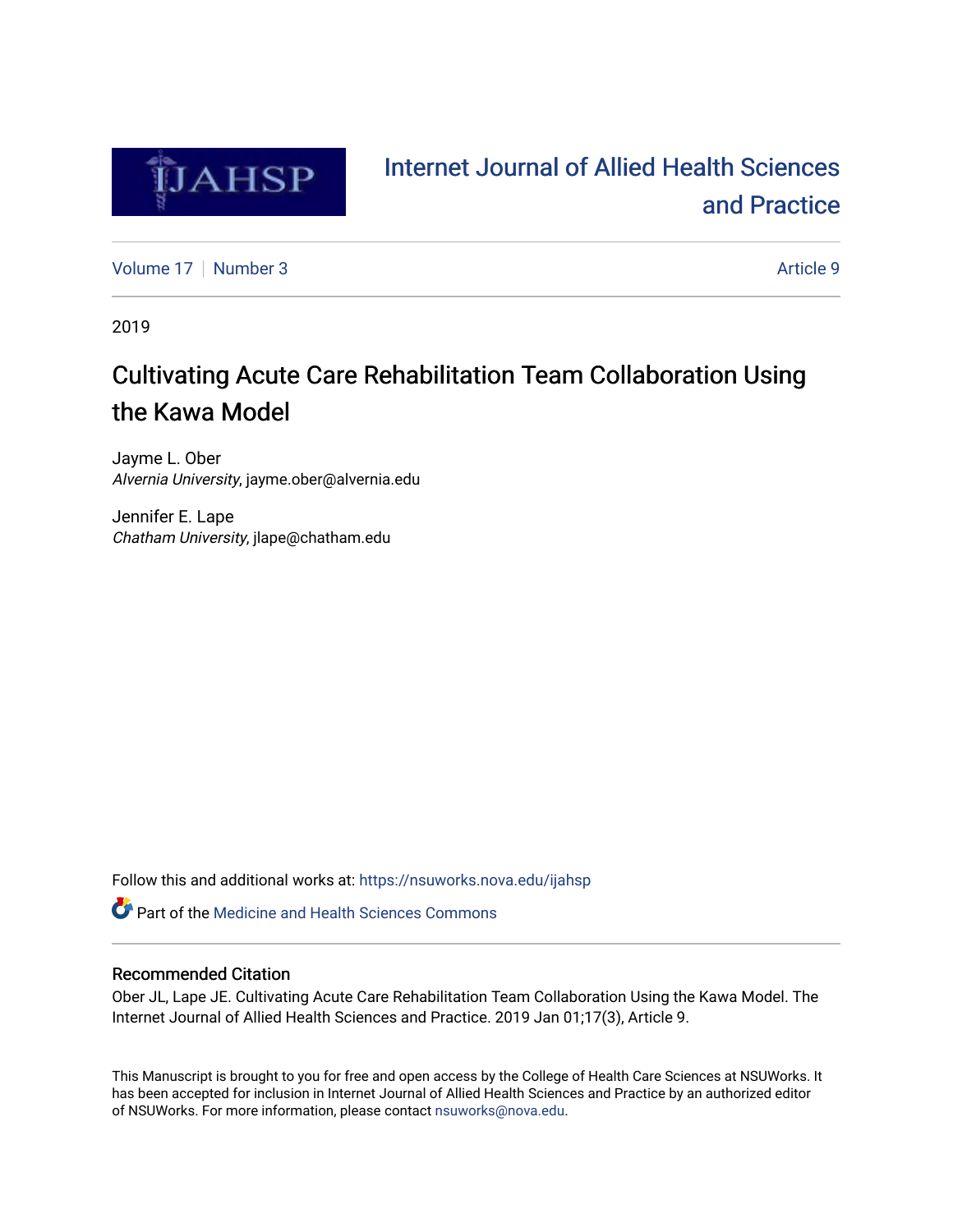## Cultivating Acute Care Rehabilitation Team Collaboration Using the Kawa Model

## **Abstract**

Purpose: Effective healthcare team collaboration is imperative for quality client-centered care, job satisfaction, and overall morale. Rehabilitation team collaboration can be impacted by high productivity demands, differing backgrounds of individual team members, and the unpredictable healthcare environment. The Kawa (river) model, a culturally-neutral model of occupational therapy practice, has been shown to improve communication and collaboration with its use of metaphors, but its utility in various contexts to enhance collaborative practice is still being explored. The purpose of this study was to implement an evidence-based teambuilding intervention with use of the Kawa model to investigate the impact on acute care rehabilitation team collaboration. Method: A 5-week pretest-posttest study was completed with a group of eight rehabilitation team members, consisting of occupational therapists, physical therapists, and a speech language pathologist, in an acute care setting. Pre and post-surveys were utilized to gather quantitative and qualitative data on perceptions of team collaboration, knowledge of the Kawa model, and the model's utility for collaboration. Results: Outcomes showed overall mean improvements in agreement that the Kawa model provides a common method of communication, and 100% of the participants agreed or strongly agreed that use of the Kawa model can improve acute care rehabilitation team collaboration. Qualitative post-survey responses indicated an enhanced understanding of the components of effective team collaboration. Conclusions & Recommendations: Team collaboration was cultivated with use of the Kawa model. The model provided a successful method for the acute care team to openly discuss and collaboratively problem-solve how to maximize their team flow. Further study of the Kawa model's utility to improve collaboration in various contexts with broader participant groups is recommended, as well as study of longitudinal effects of a teambuilding intervention with use of the Kawa model.

## Author Bio(s)

Jayme L. Ober, OTD, OTR/L is an Assistant Professor of Occupational Therapy at Alvernia University in Reading, Pennsylvania. She is a licensed occupational therapist in the state of Pennsylvania.

Jennifer E. Lape, OTD, OTR/L is an Assistant Professor of Occupational Therapy at Chatham University in Pittsburgh, Pennsylvania. She is a licensed occupational therapist in the state of Pennsylvania.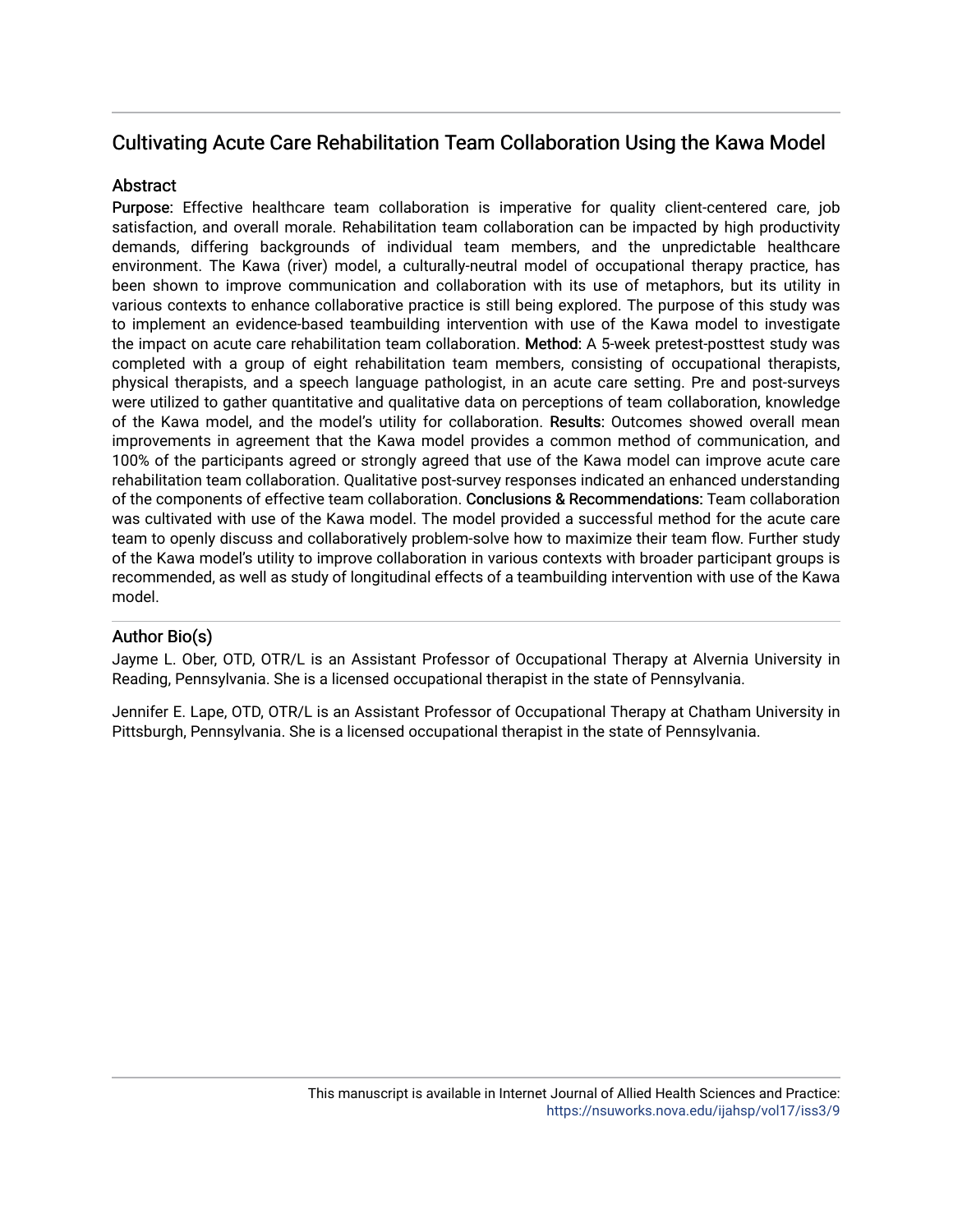

## The Internet Journal of Allied Health Sciences and Practice *Dedicated to allied health professional practice and education* **Vol. 17 No. 3 ISSN 1540-580X**

## Cultivating Acute Care Rehabilitation Team Collaboration Using the Kawa Model

Jayme L. Ober<sup>1</sup> Jennifer E. Lape<sup>2</sup>

- 1. Alvernia University
- 2. Chatham University

United States

## **ABSTRACT**

**Purpose:** Effective healthcare team collaboration is imperative for quality client-centered care, job satisfaction, and overall morale. Rehabilitation team collaboration can be impacted by high productivity demands, differing backgrounds of individual team members, and the unpredictable healthcare environment. The Kawa (river) model, a culturally-neutral model of occupational therapy practice, has been shown to improve communication and collaboration with its use of metaphors, but its utility in various contexts to enhance collaborative practice is still being explored. The purpose of this study was to implement an evidence-based teambuilding intervention with use of the Kawa model to investigate the impact on acute care rehabilitation team collaboration. **Method:** A 5-week pretest-posttest study was completed with a group of eight rehabilitation team members, consisting of occupational therapists, physical therapists, and a speech language pathologist, in an acute care setting. Pre and post-surveys were utilized to gather quantitative and qualitative data on perceptions of team collaboration, knowledge of the Kawa model, and the model's utility for collaboration. **Results:** Outcomes showed overall mean improvements in agreement that the Kawa model provides a common method of communication, and 100% of the participants agreed or strongly agreed that use of the Kawa model can improve acute care rehabilitation team collaboration. Qualitative post-survey responses indicated an enhanced understanding of the components of effective team collaboration. **Conclusions & Recommendations:** Team collaboration was cultivated with use of the Kawa model. The model provided a successful method for the acute care team to openly discuss and collaboratively problem-solve how to maximize their team flow. Further study of the Kawa model's utility to improve collaboration in various contexts with broader participant groups is recommended, as well as study of longitudinal effects of a teambuilding intervention with use of the Kawa model.

**Keywords**: Kawa model, team collaboration, rehabilitation, acute care, teambuilding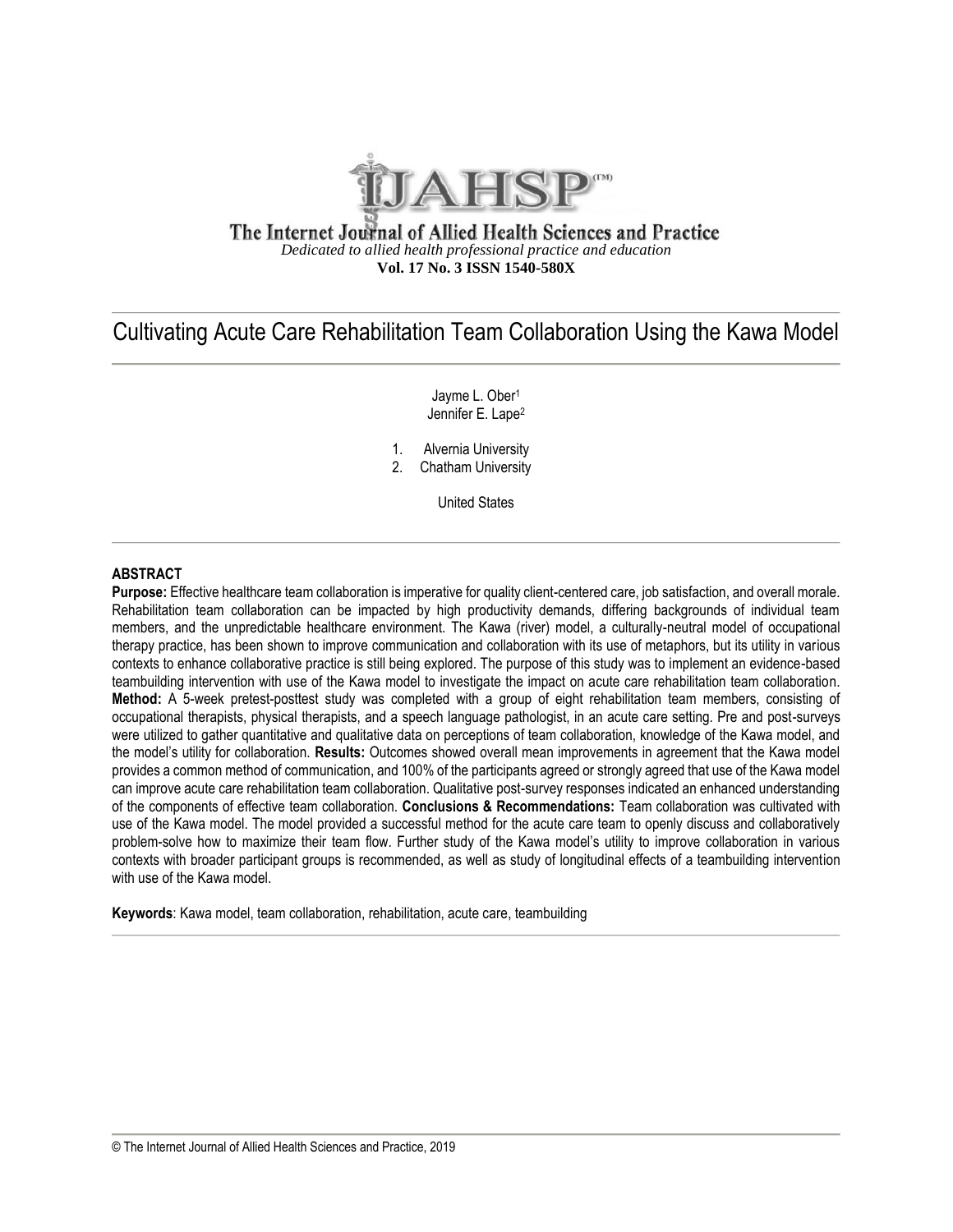## **INTRODUCTION**

## **Background & Literature Review**

In today's unpredictable healthcare environment with high rehabilitative productivity demands, team collaboration may be overlooked. Additionally, the fast-pace of acute care may interfere with effective collaboration. A lack of understanding of fellow team members' roles, backgrounds, personal circumstances, and professional challenges can also create barriers to rehabilitative team collaboration. <sup>1</sup> Other potential reasons for decreased team collaboration are historical interprofessional conflicts, and differences in culture, professional jargon, qualifications, and schedules.<sup>2</sup> Poor collaboration among an interprofessional healthcare team can negatively impact the quality of service delivery and patient care. 3 In addition, it can reduce team morale, productivity, and job satisfaction levels. 4

While there are definite barriers to collaboration, routine open communication within a respectful environment can help eliminate identified barriers and facilitate collaborative practice.<sup>2,5</sup> The benefits of effective collaboration are numerous, including improved quality of client-centered care, clinical outcomes, job satisfaction, and reduced turnover rates.<sup>3,4,6,7</sup> Clearly, there is value in identifying a successful approach to improve team collaboration to promote team and patient satisfaction, and positive patient outcomes.

Teambuilding has been used to promote collaboration. A comprehensive literature review identified goal setting, interpersonal relations, problem-solving, and role clarification as four components of team building interventions.8,9 All four components were found to improve team functioning and to have a positive impact on team processes, such as communication and collaboration.<sup>8</sup> Teambuilding activities utilized to promote team collaboration may include sharing personal trivia and interests, open discussions about roles, personality and communication styles, conflict resolution strategies, effective communication skills, activities highlighting team strengths, weaknesses and team goals, and group problem solving.<sup>4,10-12</sup> Until recent exploration of the Kawa model, literature identifying a specific approach or guiding model that incorporates all the components of team building interventions has been sparse.

The Kawa model is a culturally-responsive conceptual model of occupational therapy practice that focuses on the contexts that impact the flow or harmony in life, rather than mainly focusing on the individual client.<sup>13</sup> Kawa is the Japanese word for "river," which is used as a natural metaphor to portray life's journey.<sup>14</sup> The river water represents life's flow and health; driftwood represents personal assets and liabilities; rocks represent life circumstances and problems; the river walls represent physical, social, and environmental factors.<sup>13</sup> These elements are interrelated and influence the overall flow of life.<sup>13</sup>

The general aim of the Kawa model is to improve harmony between the interrelated constructs and enhance the individual client's well-being in the overall context.13 Historically, the Kawa model has been utilized in occupational therapy practice to promote clientcentered open discussion.15 The model has been shown to enhance the client-practitioner therapeutic relationship and to support decision-making in the collaborative occupational therapy process in various clinical service delivery areas, such as mental health and community-based settings.15,16 In practice, the client may be guided to draw an actual visual representation of his or her current life flow (river) to view the constructs in an interconnected way. The practitioner then uses this information, in collaboration with the client, to consider how influencing factors (driftwood) may be utilized to push away what is impeding flow (rocks) and create more space for the river to flow more effectively.<sup>14</sup> The Kawa model's use of metaphors creates a culturally-neutral platform for open dialogue, which promotes enhanced expression and interaction, enabling a collaborative partnership.15,16 In this study, the model's utility to enhance collaboration and harmony is being explored beyond its traditional design.

An exploratory study by Lape and Scaife suggested that the Kawa model's features of enabling greater communication and collaborative relationships match the features listed for teambuilding in the literature.1 The study utilized focus group sessions with interprofessional rehabilitative teams of similar size and composition at two different skilled nursing facilities to generate ideas and identify potential applications of the model. Based on the outcomes, the authors recommended further research on the model in relation to teambuilding and interprofessional collaboration.<sup>1</sup> A recent pilot study by Lape et al. responded with an examination of the model's utility for interprofessional collaboration.<sup>17</sup> They provided an introduction of the Kawa model to an interprofessional team in a skilled nursing facility and then asked them to apply the model to a case study. <sup>17</sup> The pilot study concluded that the Kawa model is an effective tool to increase interdisciplinary team collaboration and provides a common language for interprofessional collaborative discussions regarding client care.<sup>17</sup> However, the model's utility for teambuilding was never tested and no studies to date have taken place in an acute care setting, leaving a need for further examination. Therefore, the purpose of this study was to investigate the impact of a teambuilding intervention with use of the Kawa model on acute care rehabilitation team collaboration.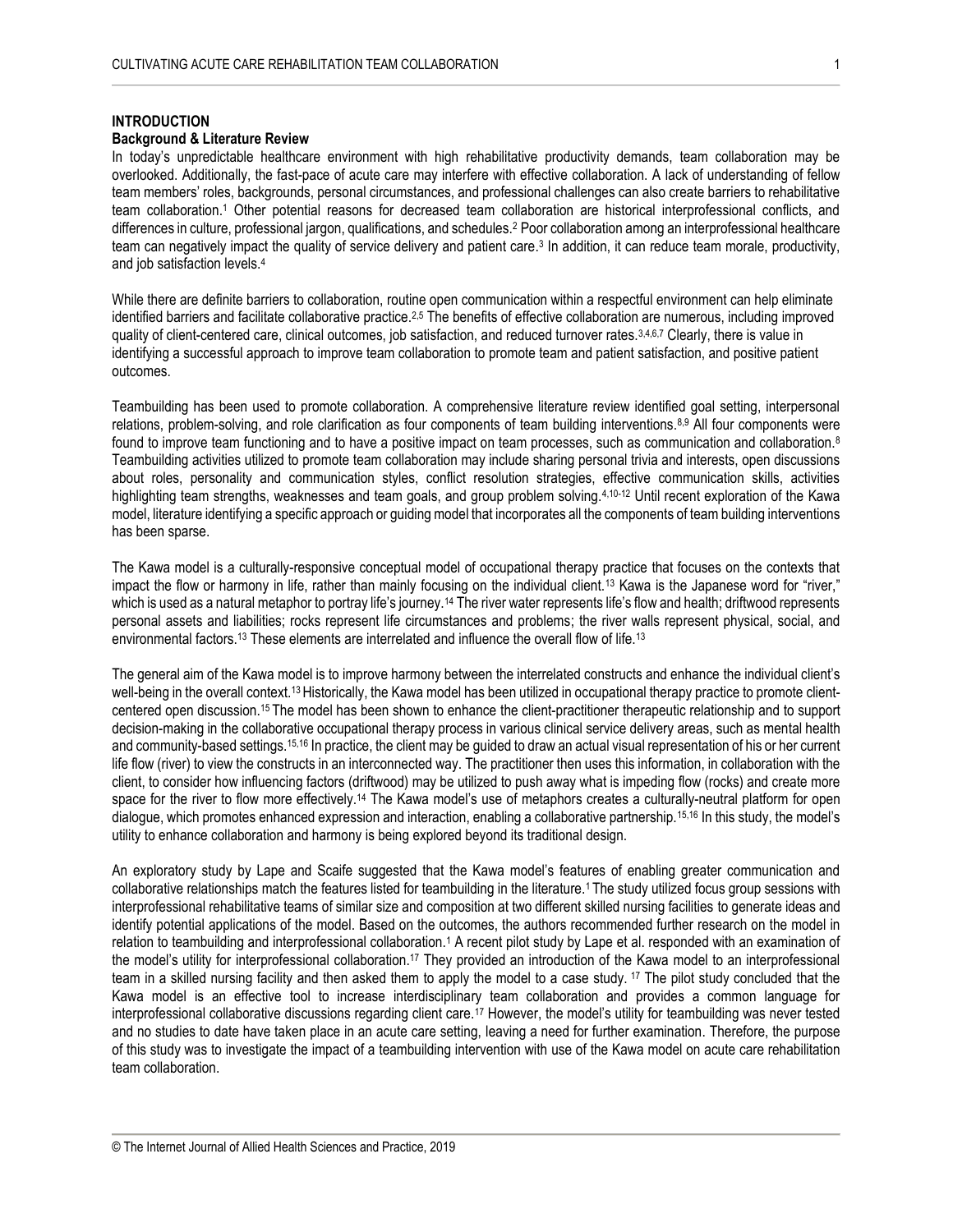## **METHODS**

#### **Study Design**

A mixed method pretest-posttest study design was chosen to investigate the impact of this unique intervention on team collaboration. Based on the literature, a comprehensive evidence-based teambuilding intervention with the use of the Kawa model was developed. The study was approved by the hospital's rehabilitation company and the Internal Review Board of Chatham University in Pittsburgh, Pennsylvania, United States. Informed consent was obtained from all participants prior to beginning the study. The 5-week intervention included both individual and group sessions with an acute care rehabilitation team and utilized the Kawa model as a platform to address the four components of team building interventions. The individual and group sessions were conducted by the first author, who was an experienced rehabilitation team member, and a content expert. This design was purposefully chosen as she was respected by fellow team members, yet had no authority over them so as not to influence their participation. In addition, her extensive knowledge of the Kawa model allowed her to effectively deliver the intervention competently.

#### **Study Participants**

Purposive sampling was used to recruit a rehabilitation team from one suburban hospital in Pennsylvania. All regularly scheduled acute care rehabilitation staff members volunteered to participate. The rehabilitation team participants (n=8) consisted of four physical therapists, three occupational therapists, and one speech-language pathologist. The academic degrees held among the group included two Bachelor's, four Master's, and two Doctorate degrees. The total years of experience working in the field of rehabilitation in any setting ranged from 11 to >20 years, and the number of years as a member of this acute care rehabilitation team ranged from 1 to 15 years. Participants ranged in age range from 30 to 69 years old, with 75% between 30 and 49 years old. Complete demographic details of the participants are included in Table 1.

## **Table 1:** Participant Demographics

| <b>Participant</b> | <b>Total Years in a</b><br><b>Rehab Setting</b> | <b>Total Years in this</b><br><b>Acute Care Team</b> | <b>Academic Degree</b> | <b>Age Range</b><br>in Years |
|--------------------|-------------------------------------------------|------------------------------------------------------|------------------------|------------------------------|
|                    | 11 to 15                                        | 1 to 5                                               | Master's               | 30 to 39                     |
| 2                  | 11 to 15                                        | 6 to 10                                              | Master's               | 30 to 39                     |
| 3                  | 16 to 20                                        | 1 to 5                                               | Master's               | 30 to 39                     |
| 4                  | 16 to 20                                        | 1 to $5$                                             | Bachelor's             | 40 to 49                     |
| 5                  | > 20                                            | 6 to 10                                              | Bachelor's             | 40 to 49                     |
| 6                  | > 20                                            | 11 to 15                                             | Doctorate              | 40 to 49                     |
|                    | > 20                                            | 1 to $5$                                             | Doctorate              | 50 to 59                     |
| 8                  | > 20                                            | 11 to 15                                             | Master's               | 60 to 69                     |

#### **Procedures**

The study began with the administration of the pre-survey to gather baseline data regarding perceptions of team collaboration and knowledge of the Kawa model. The participants were instructed not to include any personal identifiers on their surveys and to return their completed surveys to a locked drop box. Then, the teambuilding intervention was implemented over a period of 5 weeks, with weeks one and two conducted individually, weeks three and four occurring in small groups, and week five consisting of a full team meeting. The first author served in the role of educator in weeks one and two, and as a facilitator in weeks three through five. During group and team activities, the participants were asked to view the facilitator as a neutral moderator; the facilitator was available to answer questions about the activities, ensure the agenda was followed, and the meetings concluded on time. Discussion flowed naturally throughout the group meetings, with occasional neutral prompting by the facilitator to engage all participants in the discussion. The participants were advised to share only information with which they were comfortable. Each participant completed a post-survey at the end of the teambuilding intervention to elicit his or her views on team collaboration and the impact of the Kawa model for this purpose. The weekly format, topic, and time commitment are further clarified in Table 2.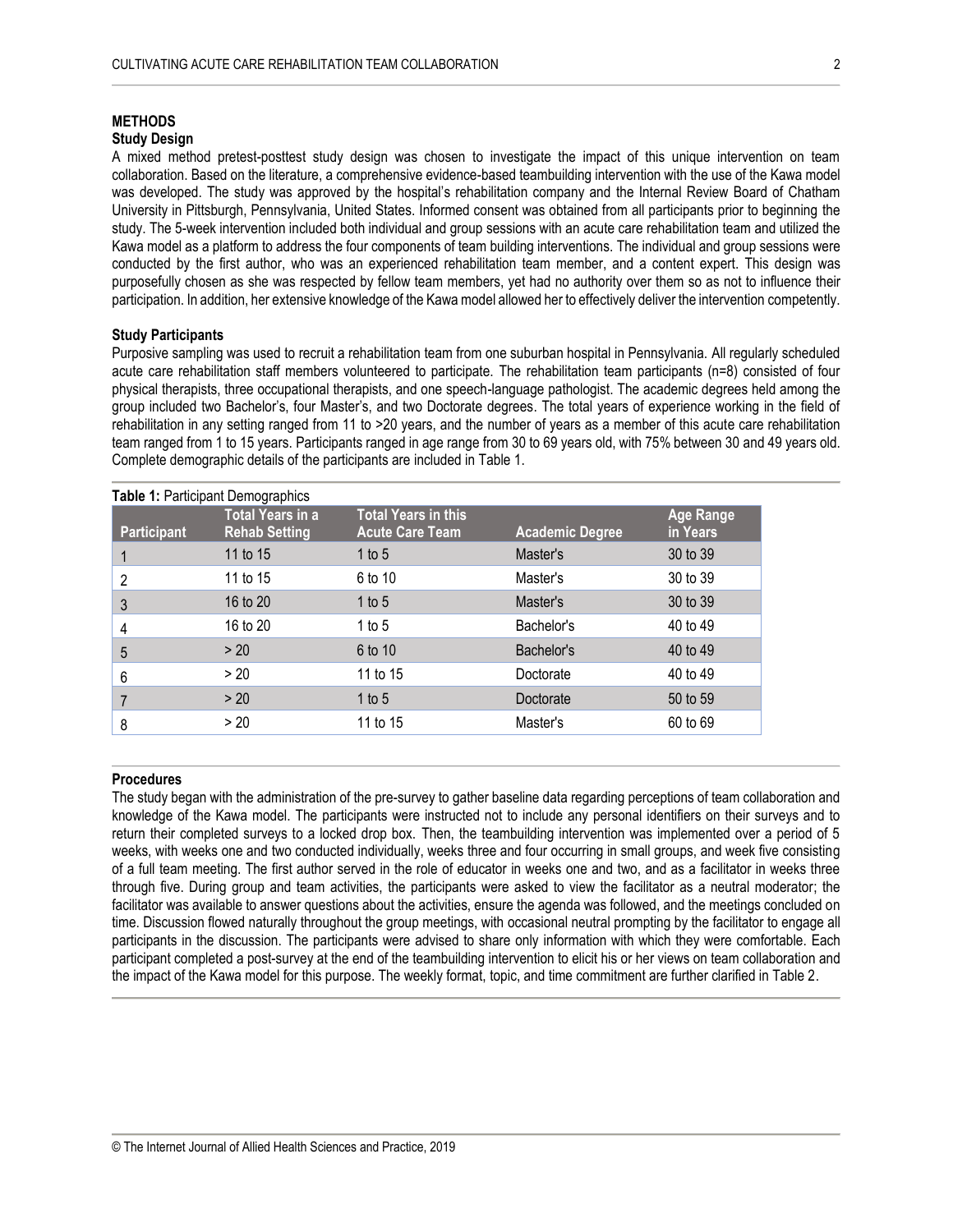| <b>Week</b>       | Format                          | <b>Topic</b>                                                   | <b>Time Commitment</b> |
|-------------------|---------------------------------|----------------------------------------------------------------|------------------------|
| Pre-intervention  | Individual                      | Pre-survey                                                     | 15 minutes             |
| 1                 | Individual                      | Introduction, Evidence-Based Practice,<br>& Team Collaboration | 45-60 minutes          |
| $\overline{2}$    | Individual                      | Education on the Kawa Model                                    | 30-45 minutes          |
| 3                 | Small Group<br>$(n = 4)$        | Goal Setting & Interpersonal Relations                         | 45-60 minutes          |
| 4                 | <b>Small Group</b><br>$(n = 4)$ | Problem Solving & Role Clarification                           | 45-60 minutes          |
| 5                 | Whole Team<br>$(n = 8)$         | Team Collaboration with the Kawa Model                         | 60 minutes             |
| Post-intervention | Individual                      | Post-survey                                                    | 15 minutes             |

#### **Table 2:** Study Procedures

Weeks one and two included two individual face-to-face educational meetings for all participants consisting of a PowerPoint presentation to depict the topics. These interactive educational sessions were scheduled at each participant's convenience and offered an introduction to the study, education on evidence-based practice, team collaboration, and the Kawa model. These meetings concluded with an overview of the content and schedule for the team meetings planned for the following three weeks.

In week three, the participants were split into two groups of four, based on their schedules for convenience; both groups followed the same agenda. This week focused on goal setting and interpersonal relations. Both small group meetings began with reviewing the company's core values and discussing how these values were applicable goals for the rehabilitation team. Next, each participant completed an animal personality test as an interpersonal relations teambuilding activity and discussed ideas about similar and different personality types. Participants were also guided to draw individual Kawa river model diagrams, including their river water (life flow, well-being) and driftwood (personal traits, strengths, and weaknesses). Lastly, the participants were invited to share the features of their individual river models and noticed all rivers were drawn uniquely. A deeper discussion developed with the use of the individual models as participants shared their internal perspectives from their diagrams, such as personal goals, struggles, and successes.

The fourth week followed the same small group meeting format as week three, with the participants in two groups of four. Three out of four members were the same as the previous week, with two participants switching small groups for convenience. Week four focused on problem-solving and role clarification. The meetings began with the participants completing their individual Kawa river model diagrams by adding rocks (problems, challenges) and river walls (environmental factors, supports). The groups discussed their river walls, discovered similar features, and identified co-workers as a valuable support to their life flow. The model features (rocks, river walls, and driftwood) were further discussed in relation to problem-solving through personal barriers, as well as role clarification by taking turns verbally sharing strengths and supports.<sup>18</sup> Participants provided written advice to each other on how to overcome an identified challenge and also paired up to talk for three minutes each about accomplishments, strengths, and valued roles.<sup>18</sup> During group discussions, participants expressed that it was nice to talk on a deeper level and share perspectives, instead of making assumptions.

The fifth and final team meeting included the whole participant group (n=8). The focus of the meeting was to bring all the concepts together from the previous weeks and to cultivate team collaboration with use of the Kawa model. The whole team collaborated to create one large team Kawa (river) model diagram on a large whiteboard. The Kawa model's metaphors were used as a common way for the team members to identify and communicate the team's goals (river water), strengths and weaknesses (driftwood), supports (river walls), and barriers (rocks) to the team's collaborative flow. All members contributed to the components of the model verbally with constant and free-flowing conversation, while the facilitator and a couple of team members volunteered to add what was being said to the whiteboard. When the participants agreed the model was complete, the facilitator prompted the team to collaboratively develop one list of options that would create spaces to improve the river flow to reach the team's goals.

The study concluded with each participant completing a post-survey within a week of the final session to evaluate the impact of the intervention. The large white board with the team's river model diagram was left on display in the rehabilitation department for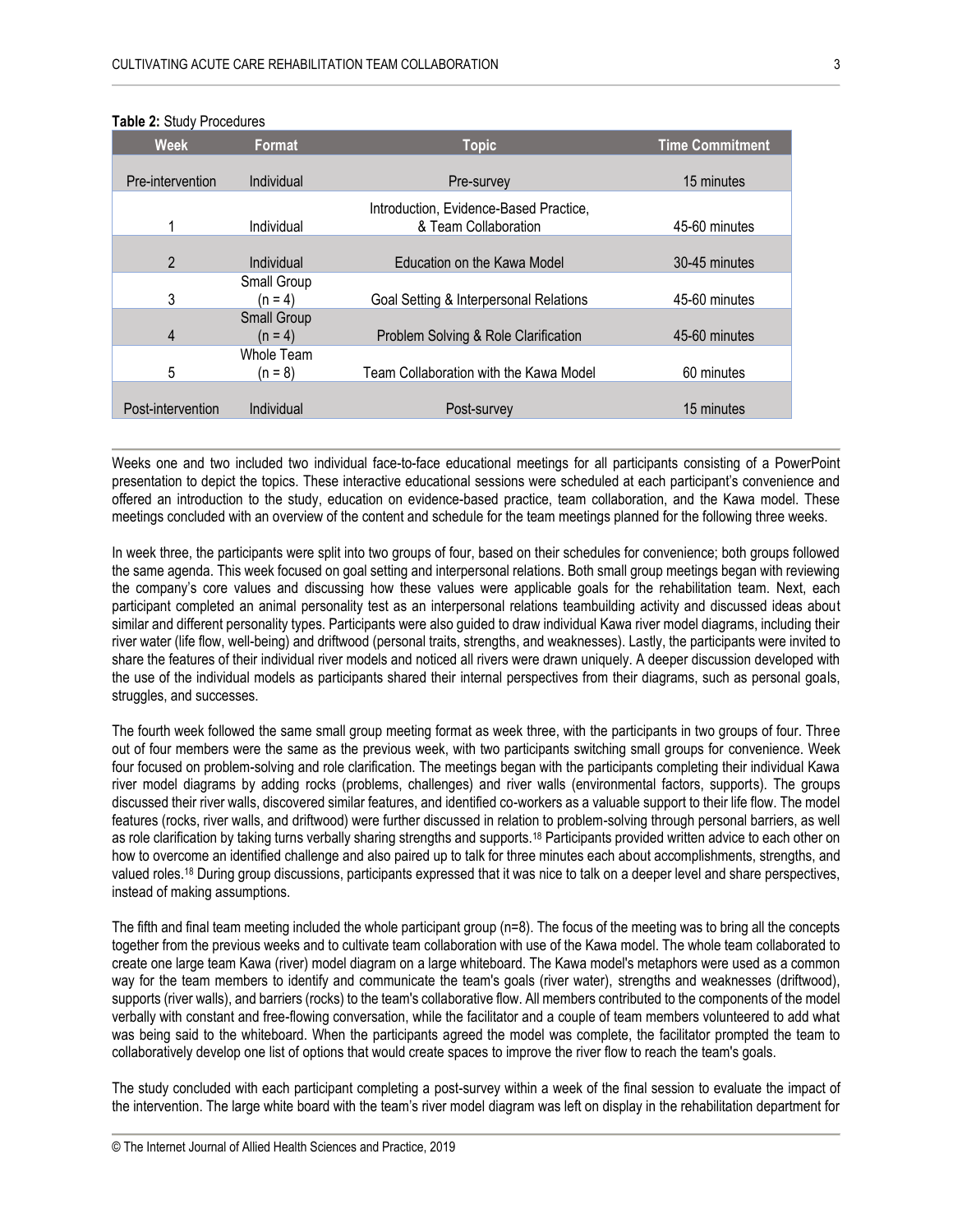the participants to view throughout the following week. The locked drop box was available in the department for the participants to return the survey at their convenience.

### **Outcome Measures**

Author-generated pre and post-surveys were utilized to measure the quantitative and qualitative outcomes of the intervention. To reinforce content validity, the quality and usefulness of the surveys were reviewed by experts in survey design and by non-involved acute care rehabilitative therapists from another site.<sup>19</sup> Minor changes were made based on the feedback to create the best version. The pre-survey was administered prior to the start of the intervention and consisted of seven 5-point Likert-scale questions, three open-ended questions, and five demographic questions. The post-survey was provided to participants at the conclusion of the intervention and was identical to the pre-survey, excluding the demographic questions. The three open-ended qualitative questions prompted the participants to narratively list one to three: 1) valuable qualities of a collaborative team member, 2) barriers to team collaboration, and 3) ways to improve team collaboration. The surveys were administered in paper format. Field notes were also taken by the facilitator during group discussions; however, the primary means to gather participant feedback was the use of the confidential pre and post-surveys.

#### **Data Analysis**

There was a 100% response rate for the pre and post-surveys. The responses to the seven 5-point Likert-scale statements were coded from strongly disagree (1) to strongly agree (5). The quantitative data were organized in an Excel workbook, analyzed, and compared using descriptive statistics to determine the mean and mode responses. Further statistical interpretations were limited due to the study's small sample size and purposive recruitment design.

The qualitative survey data from the three open-ended questions were analyzed through content analysis to identify common themes and the quality of responses pre and post-intervention were compared. Due to the relatively small sample size, data were hand-coded by the authors using a word-based technique by looking for repetition of terminology across responses. To improve credibility authors independently coded the responses for commonalities and then compared findings for discrepancies. Upon discussion, it was evident that the independently identified themes reflected the same ideas and the best terminology to describe each theme was determined cooperatively.

#### **RESULTS**

### **Quantitative Results**

Pre and post-survey averages revealed increased agreement for all seven Likert scale statements (Figure 1). Overall, the improvements ranged from 0.12 to 3.13 points on a 5-point Likert scale, with a mean positive change in agreement of +1.11 points towards strongly agree (5). The largest improvement was in familiarity with the Kawa model (+3.13 points), and the smallest was in team collaboration benefits (+0.12 points).

Pre-intervention, the group's mean (*M*) scores reflected a response of undecided if their acute care rehabilitation team clearly communicated (*M* = 3.25) and effectively collaborated (*M* = 3.38). Also, 63% were undecided if the use of the Kawa model could provide a common method of communication (*M* = 3.5) or improve overall team collaboration (*M* = 3.5). Post-intervention, the group agreed that their team clearly communicates (*M* = 4.0), and effectively collaborates (*M* = 4.25). Additionally, 75% strongly agreed (5) that use of the Kawa model can provide a common method of communication (*M* = 4.5), and 100% agreed (4) or strongly agreed (5) that use of the model can improve overall acute care rehabilitation team collaboration (*M* = 4.75).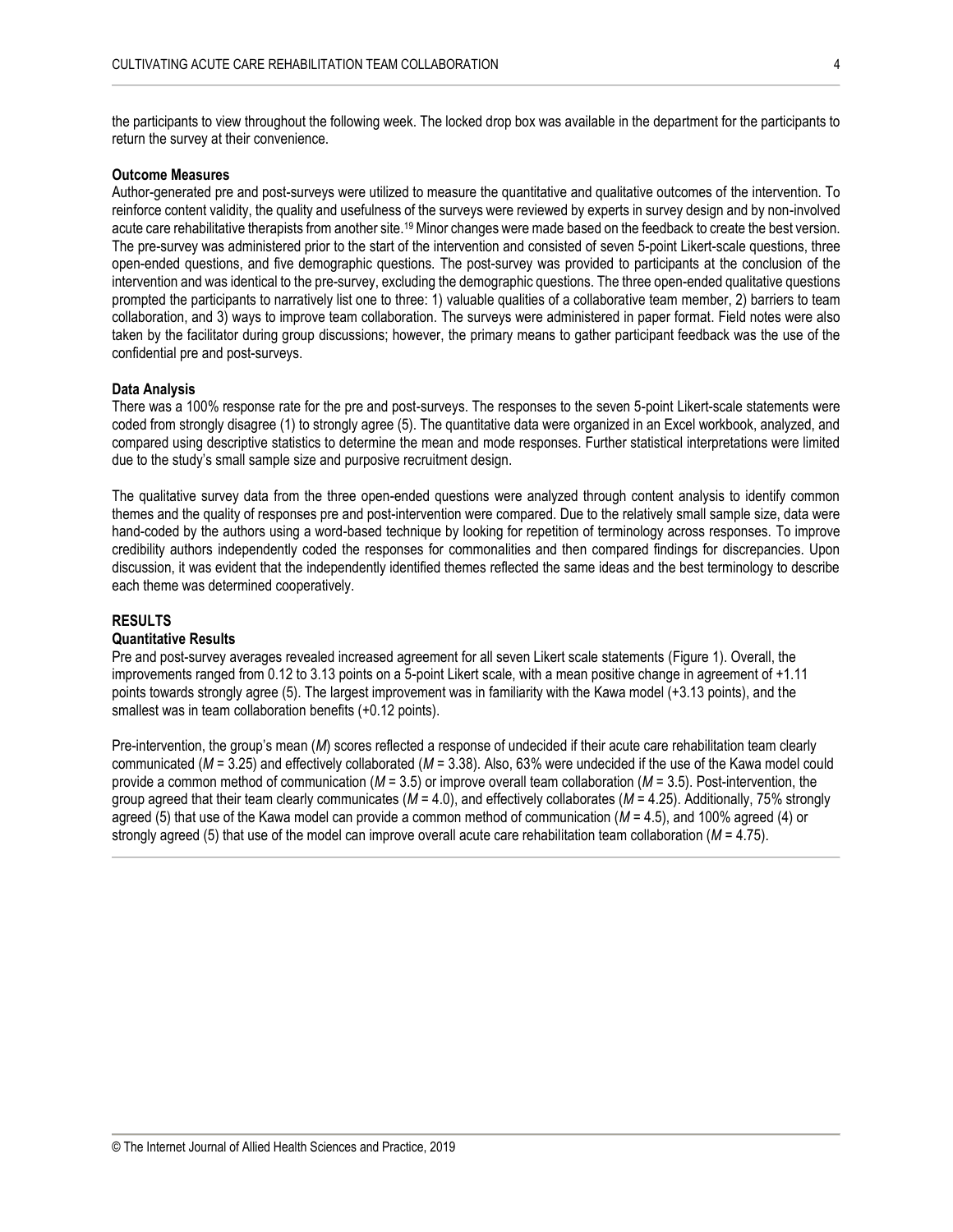



#### **Qualitative Results**

A comparative analysis determined there were clearly identified themes for each question related to the participants' overall perceptions of team collaboration, although there were specific differences in the quality of the pre and post-survey responses. The following themes were revealed related to team collaboration from the participants' most common responses:

Valuable collaborative team member qualities identified were: effectively communicates/listens, respectful/approachable, and knowledgeable/professional. The pre and post-survey responses were similar in identifying these key qualities. Though, while "knowledgeable" was listed on the pre-survey, the post-survey included enhanced descriptions of characteristics of a knowledgeable team member, such as professionalism, being innovative, and current with research.

Barriers to team collaboration identified were: lack of communication, lack of time/different schedules, and interpersonal skills/qualities of individual team members. A lack of communication and time were consistently identified as barriers to collaboration on the pre and post-surveys. Regarding the barrier of interpersonal skills/qualities, or lack thereof, of individual team members, the pre-survey responses focused primarily on negative personal qualities such as making assumptions, being closeminded, argumentative, selfish, or unreceptive to feedback. Conversely, the post-survey responses included terminology more reflective of recognition and respect for individual differences such as different personalities, communication or learning styles, individual biases, and varying emotional intelligence.

Facilitators of team collaboration identified were: consideration of other perspectives, established communication systems, and scheduled team meetings. These facilitators were commonly listed on both the pre and post-surveys. Notably, the pre-survey responses were more general, suggesting regular communication and meetings. On the post-survey, the participants listed more creative strategies to improve team collaboration, such as team goal setting, a journal group, and the use of technology/apps. Some of these strategies matched the options that the team collaboratively discussed during the team river model activity.

## **DISCUSSION**

This study was developed to determine if acute care rehabilitation team member collaboration could be improved with the use of the Kawa model. Incorporating the four components of team building interventions (goal setting, interpersonal relations, problem solving, and role clarification) with use of the Kawa model, was an ideal design for this intervention to enhance rehabilitation team collaboration.<sup>1,8</sup> There were both quantitative and qualitative findings that illustrate the positive impact of using the Kawa model in this way.

The quantitative results that demonstrated the largest increase in agreement were in understanding the Kawa model. Considering that this culturally-responsive framework is a newer model and the members had all been practicing from 11 to over 20 years, this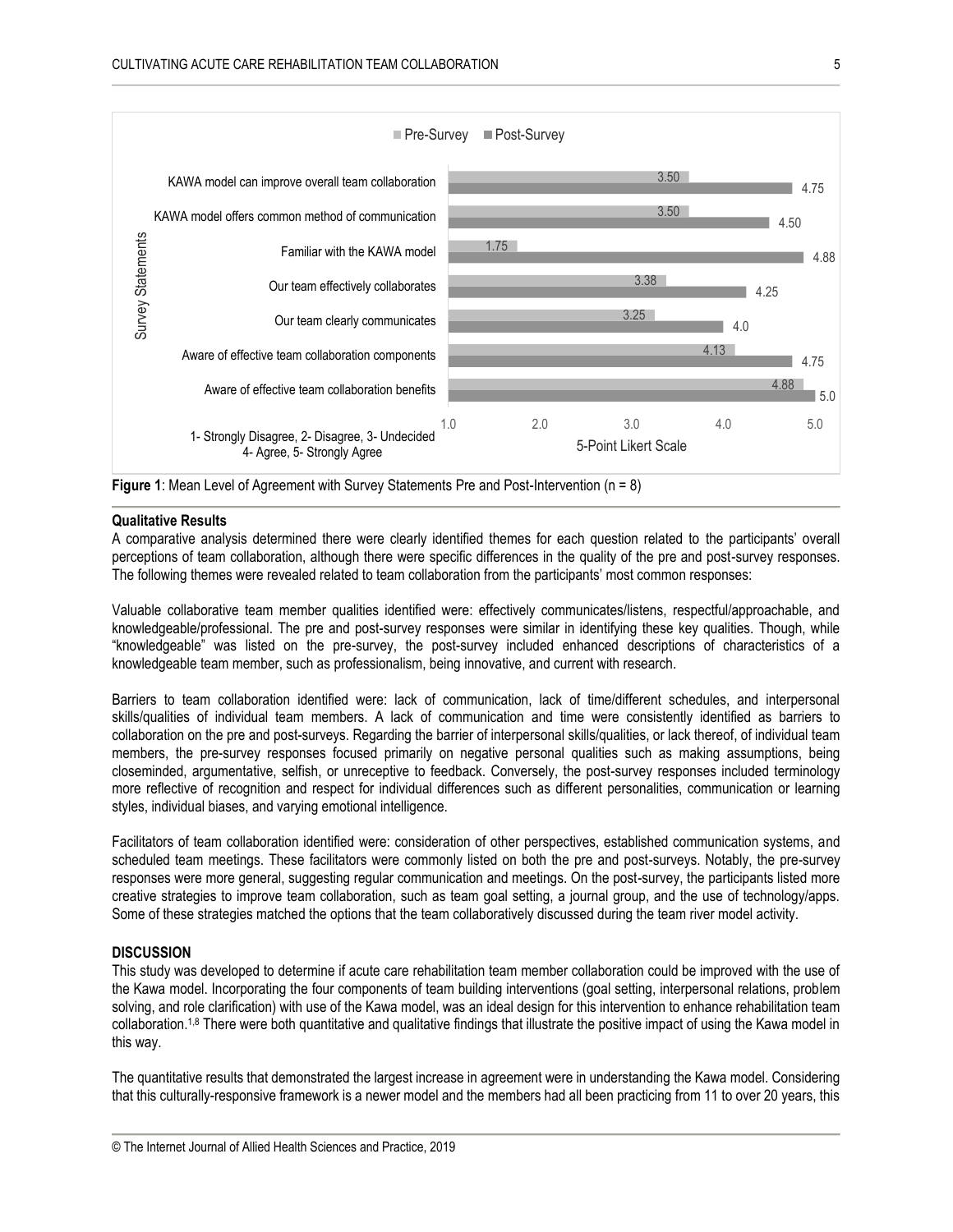finding was anticipated. The second largest change was in agreement that the use of the Kawa model could provide a common method of communication and that the model could improve team collaboration. Most of the participants were undecided about the model's utility pre-intervention but agreed post-intervention that the model could be used as a communication method to improve collaboration. These findings support the literature that the Kawa model's use of metaphors creates a neutral platform for open discussion that facilitates a collaborative process.15-17

The model's utility for enabling deeper discussion was observed during the first small team meeting when the participants began creating their individual river model diagrams and started sharing their personal traits, strengths, and weaknesses (driftwood); the discussion markedly increased and appeared more meaningful. This unique discussion platform created a path for valuable communication, and effective communication has been shown to facilitate team collaboration.5,20,21 The increased agreement on the post-survey that the team clearly communicates is consistent with the literature showing the model enables a greater degree of expression and provides a common language for interprofessional collaborative discussions.15,17 Additionally, the study's results showed increased agreement that the team effectively collaborates after teambuilding with the Kawa model. These results directly support Lape and Scaife's suggestion that the model can be an effective teambuilding tool for collaboration among rehabilitative professionals.<sup>1</sup> Lastly, the quantitative results also indicated small but notable improvements post-intervention in the team's awareness of effective team collaboration benefits and components.

The commonly identified valuable qualities of a collaborative team member noted in this study correspond with those stated in the literature including motivation, commitment, flexibility, and willingness to share.20 Characteristics listed by study participants included being hardworking, flexible, and open. The importance of being able to effectively communicate in a professional manner was also highlighted as a valuable quality. Post-intervention, the participants described qualities conducive to collaboration with more detail, which suggests that the teambuilding intervention may have prompted the participants to think beyond basic pleasantries and reflect more on their own qualities. For example, before the intervention, one participant only noted "good listening" as a valuable quality of collaboration; after the intervention, her response expanded to include communication, availability, and flexibility.

The qualitative data concerning barriers to team collaboration suggest that negative individual personal qualities, poor interpersonal skills, and a lack of effective communication can result in team conflict and division. This data aligns with barriers noted in the literature including a lack of communication, inflexible team meeting times, and unavailability of all members.<sup>5</sup> The team in this study further identified that assumptions and different personalities can create barriers, which aligns with literature suggesting that different backgrounds, roles, and values can create challenges for teamwork.<sup>1,22</sup> Specifically, multiple responses on the pre-surveys indicated lack of respect as a barrier to collaboration. However, there was no mention of lack of respect on the post-survey but instead, descriptors such as having different learning or communication styles, diverse goals, and individual biases were used. This difference suggests that participants may have an improved understanding post-intervention of how different roles and approaches could impact team collaboration and that individual differences do not necessarily equate to disrespect. Conceivably, this signifies the Kawa model may be an effective tool to improve awareness and appreciation of various backgrounds and perspectives of team members. This finding aligns with Lape and Scaife's observation of positive changes in attitudes and the overall work culture after use of the model.<sup>1</sup>

Regarding facilitators of team collaboration, the participants listed more specific strategies to improve team collaboration on the post-survey, which suggests the intervention may have prompted a greater focus on team goals and reflection on potential plans for goal achievement. For example, responses on the pre-survey included a need for scheduled team meetings, but responses on the post-survey included more thoughtful suggestions of what might occur in these meeting times, such as time for team goal setting or a journal group. These responses highlight the fact that simply meeting as a group does not translate into effective collaboration. The method and structure of communication, as well as the established team culture, have the greatest impact on effective collaboration as suggested in prior studies.<sup>1,20,21</sup>

Generally, the barriers and facilitators of team collaboration noted by the participants in this study align with those reported in the literature, indicating that the participant group was representative of a typical rehabilitation team. 5,20,21 However, overall post-survey responses to the open-ended questions were of higher quality and greater detail, indicating that use of the Kawa model as the foundation for this evidence-based teambuilding intervention likely encouraged greater levels of collaboration and reflection. This notion is also supported by the quantitative findings, which show that 75% of the participants strongly agreed that use of the Kawa model can provide a common method of communication, and 100% agreed or strongly agreed that use of the model can improve overall acute care rehabilitation team collaboration.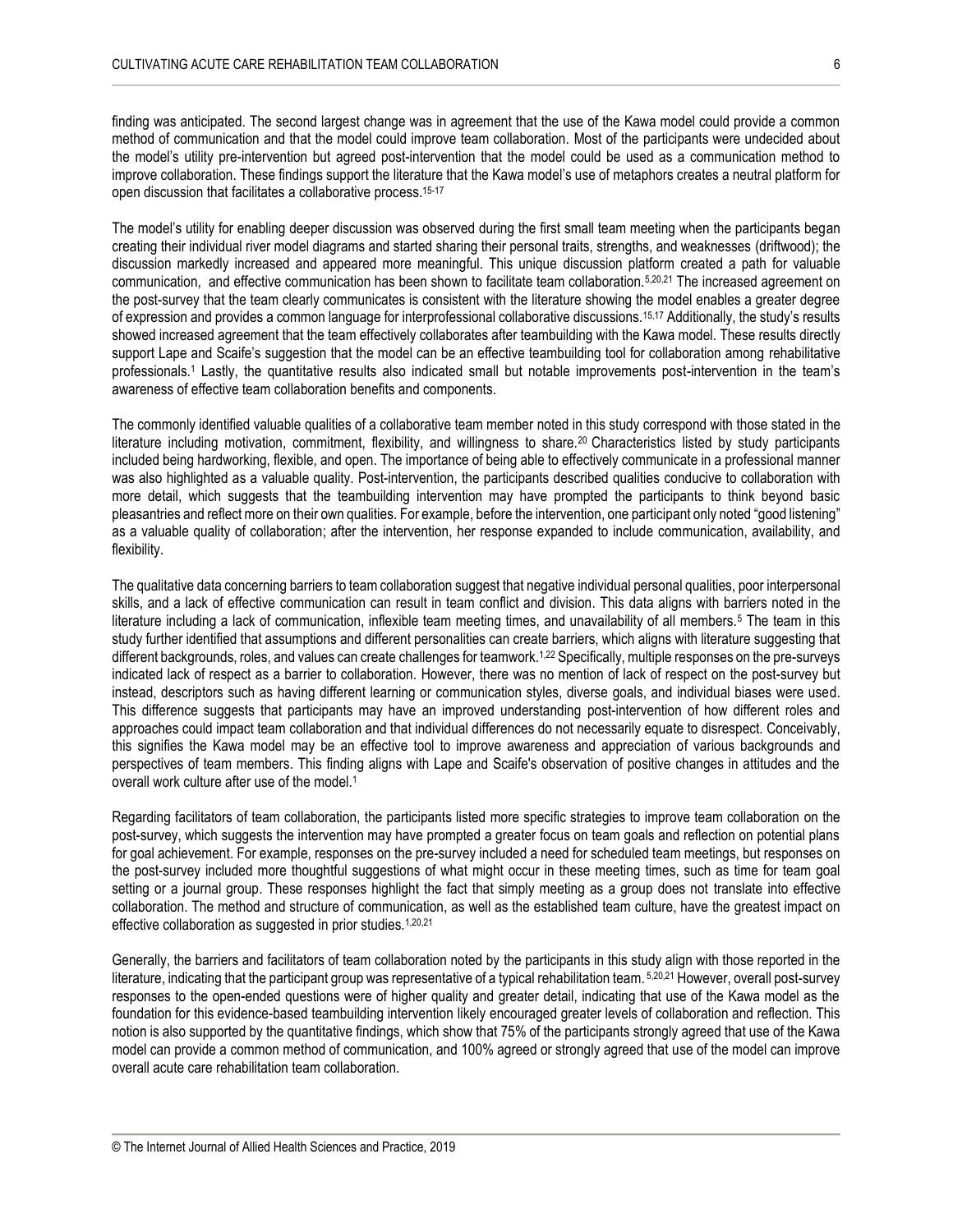#### **Limitations**

The small purposive sample creates a limitation in generalizing the results to other populations. While the size and composition of the rehabilitation team represent a typical team, all participants were over the age of 30 with at least 11 years of rehabilitation experience; this advanced experience level may have impacted perceptions of team collaboration or underscored the need for teambuilding interventions. Another potential limitation is the established relationship between the first author/facilitator and the participants which could create bias. In addition, the surveys were author-generated which limits the validity of the outcome measures. However, the surveys were piloted, and a second review and analysis of the results by the co-author support the credibility of the outcomes. While the Kawa model has the potential to be used across disciplines, its use of metaphorical thinking and origins in the Eastern world may not be valued in some workforces. Finally, given the 5-week duration of the study, longitudinal effects could not be measured.

## **CONCLUSIONS & RECOMMENDATIONS**

The outcomes of this study support the use of the Kawa model to improve acute care rehabilitation team collaboration. The Kawa model provided an effective method for the acute care team to organize, visualize, and openly discuss their goals, barriers, facilitators, and supports. Use of the Kawa model also facilitated an enhanced appreciation of differing perspectives among team members that may have been previously misunderstood. This study provides support for use of the Kawa model as a platform to collaboratively problem-solve challenges that may arise among the team in the future.

Recommendations include a follow-up to the teambuilding intervention with biannual use of the Kawa model to re-examine and collaboratively discuss the team's well-being (river flow). Longitudinal evaluations of teambuilding interventions showed results were not maintained over time and improvements may be lost after 6 months without follow-up activities.<sup>11,12</sup> Study of the longitudinal outcomes of a teambuilding intervention with the use of the Kawa model is recommended, perhaps over the course of a year. Further study of the Kawa model's utility to improve collaboration in various contexts with larger participant groups is recommended to further develop the literature and provide valuable information for other professionals interested in cultivating collaboration.